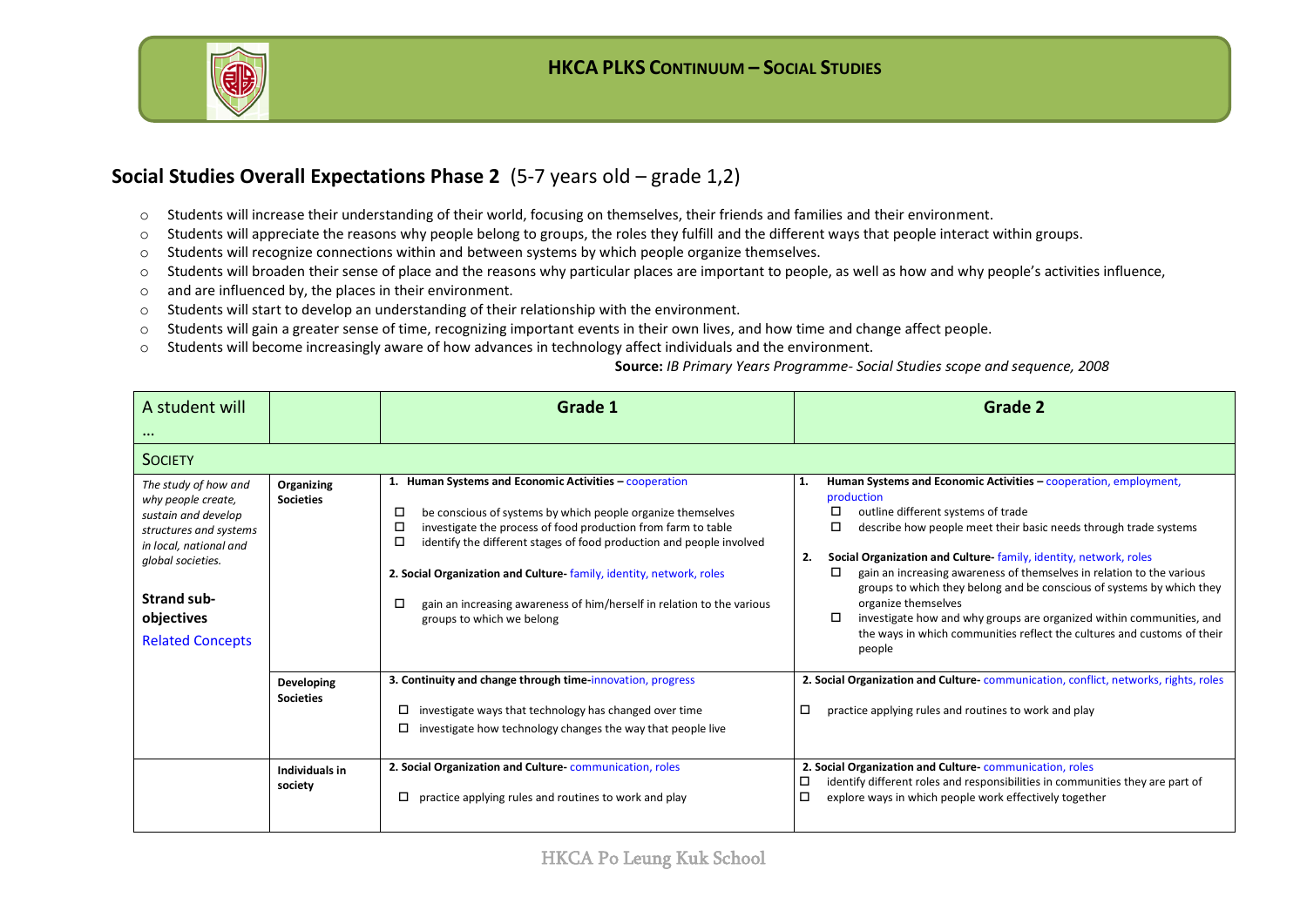| Ξ<br>╾ |
|--------|
|        |

| A student will                                                                                                           |                                   | Grade 1                                                                                                                                                                                                                                                                                                                                                                                                                                                  | <b>Grade 2</b>                                                                                                                                                                                                                                                                                                                                                                                                         |
|--------------------------------------------------------------------------------------------------------------------------|-----------------------------------|----------------------------------------------------------------------------------------------------------------------------------------------------------------------------------------------------------------------------------------------------------------------------------------------------------------------------------------------------------------------------------------------------------------------------------------------------------|------------------------------------------------------------------------------------------------------------------------------------------------------------------------------------------------------------------------------------------------------------------------------------------------------------------------------------------------------------------------------------------------------------------------|
| <b>CULTURE</b>                                                                                                           |                                   |                                                                                                                                                                                                                                                                                                                                                                                                                                                          |                                                                                                                                                                                                                                                                                                                                                                                                                        |
| The study of people,<br>communities,<br>relationships between<br>people and their<br>attitudes.                          | <b>Changing cultures</b>          | 3. Continuity and Change Through Time - chronology, discovery, history,<br>innovation, progress<br>$\Box$ gain a greater sense of time, recognizing important events in their own<br>lives, and how time and change affect people<br>$\Box$ discover ways that technology has changed during their parents and<br>grandparents times and how this influences communication<br>$\Box$ extend their understanding of time, recognizing important events in |                                                                                                                                                                                                                                                                                                                                                                                                                        |
| <b>Strand sub-</b><br>objectives<br><b>Related Concepts</b>                                                              |                                   | people's lives, and how the past is recorded and remembered in different<br>ways<br>$\Box$ reflect on changes that moving from one place to another causes<br>$\Box$ outline some of the challenges that living in new places can bring from<br>their own and others perspectives                                                                                                                                                                        |                                                                                                                                                                                                                                                                                                                                                                                                                        |
|                                                                                                                          | Understanding<br>cultures         | 2. Social Organization and Culture diversity, family, identity, networks,<br>prejudice, religion, rights, roles<br>describe an compare personal beliefs and values<br>$\Box$<br>recognize social expectations and collective understandings<br>□                                                                                                                                                                                                         | 2. Social Organization and Culture-communication, diversity, family, identity,<br>traditions<br>$\Box$<br>explain how culture can be expressed by traditional tales<br>investigate traditional ways of telling stories                                                                                                                                                                                                 |
|                                                                                                                          | Influencing<br>cultures           | 2. Social Organization and Culture diversity, family, identity, networks,<br>prejudice, religion, rights, roles<br>identify contributions of different members of a community<br>$\Box$<br>share own perspective on beliefs and values<br>□<br>$\Box$<br>explore how technology has changed from multiple perspectives -<br>family, place, time                                                                                                          | 4. Human and natural environments-amenities, borders, dependence, geography,<br>impact, landscape, settlements<br>broaden their sense of place and the reasons why particular places are<br>□<br>important to people, as well as how and why people's activities influence,<br>and are influenced by, the places in their environment.                                                                                 |
| <b>ENVIRONMENT</b>                                                                                                       |                                   |                                                                                                                                                                                                                                                                                                                                                                                                                                                          |                                                                                                                                                                                                                                                                                                                                                                                                                        |
| The study of human<br>needs, experience and<br>behavior in relation to<br>physical, economic and<br>social environments. | <b>Systems in</b><br>environments |                                                                                                                                                                                                                                                                                                                                                                                                                                                          |                                                                                                                                                                                                                                                                                                                                                                                                                        |
| <b>Strand sub-</b><br>objectives<br><b>Related Concepts</b>                                                              | Impacting<br>environments         | 3. Continuity and Change Through Time - discovery, history, innovation,<br>progress<br>become increasingly aware of how advances in technology affect<br>□<br>individuals and the environment<br>investigate how technology changes the way that people live<br>□                                                                                                                                                                                        | 3. Continuity and Change Through Time - chronology, discovery, history,<br>innovation, progress<br>broaden their understanding of the impact of advances in technology<br>over time, on individuals, society and the environment<br>list some of the technologies involved with different trading systems and<br>□<br>how these have changed over the time and the impact that they have<br>had on these trade systems |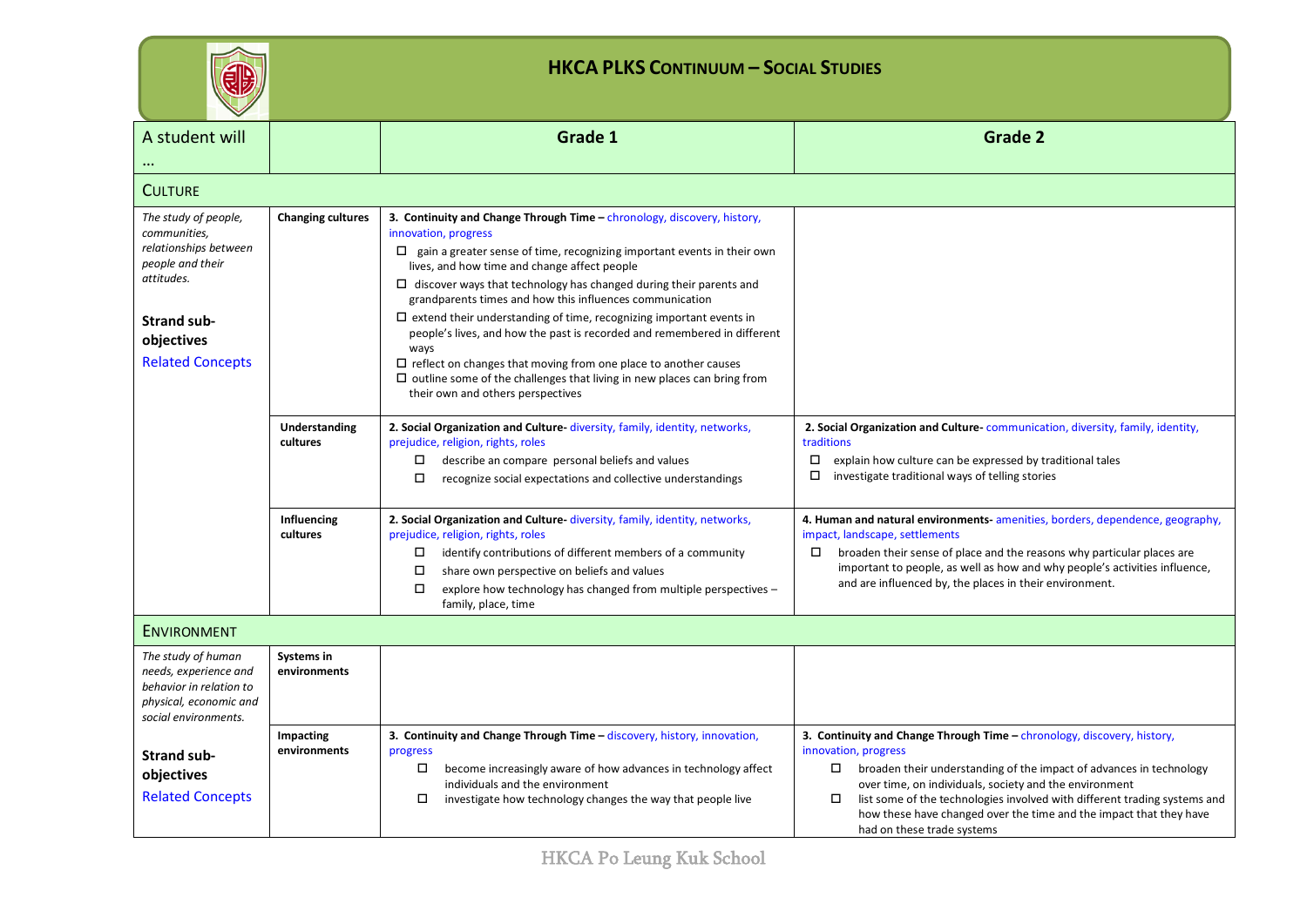| - |
|---|
| – |
|   |

| A student will                                                                                                                                                                       |                            | Grade 1                                                                                                                                                                                                                                                                                                                                                                                                                                                                                                                                                                                                                                                                                                                                  | <b>Grade 2</b>                                                                                                                                                                                                                                                                                                                                                                                                                                                                                         |  |  |
|--------------------------------------------------------------------------------------------------------------------------------------------------------------------------------------|----------------------------|------------------------------------------------------------------------------------------------------------------------------------------------------------------------------------------------------------------------------------------------------------------------------------------------------------------------------------------------------------------------------------------------------------------------------------------------------------------------------------------------------------------------------------------------------------------------------------------------------------------------------------------------------------------------------------------------------------------------------------------|--------------------------------------------------------------------------------------------------------------------------------------------------------------------------------------------------------------------------------------------------------------------------------------------------------------------------------------------------------------------------------------------------------------------------------------------------------------------------------------------------------|--|--|
|                                                                                                                                                                                      |                            | 4. Human and Natural Environments-dependence, impact, population,<br>settlements<br>□<br>recognize why some animals are endangered                                                                                                                                                                                                                                                                                                                                                                                                                                                                                                                                                                                                       | 4. Human and Natural Environments-dependence, impact, landscape, locality,<br>ownership<br>$\Box$<br>explore the relationship between valuing the environment and<br>protecting it<br>$\Box$<br>describe different natural resources, their uses, how they are obtained<br>and the impact that this can have on the environment                                                                                                                                                                        |  |  |
|                                                                                                                                                                                      | Using<br>environments      | 4. Human and Natural Environments-dependence, impact<br>start to develop an understanding of people's relationship with the<br>□<br>environment                                                                                                                                                                                                                                                                                                                                                                                                                                                                                                                                                                                          | 4. Human and Natural Environments-dependence, geography, impact, landscape,<br>locality, population, regions, settlements<br>increase their awareness of how people influence, and are influenced by,<br>D.<br>the places in their environment<br>extend their understanding of human society, focusing on themselves and<br>$\Box$<br>others within their own community as well as other communities that are<br>distant in time and place                                                            |  |  |
|                                                                                                                                                                                      | <b>GLOBAL INTERACTIONS</b> |                                                                                                                                                                                                                                                                                                                                                                                                                                                                                                                                                                                                                                                                                                                                          |                                                                                                                                                                                                                                                                                                                                                                                                                                                                                                        |  |  |
| The study of how<br>people interact by<br>recognizing,<br>understanding and<br>manage differences in<br>societies, cultures and<br>environments.<br><b>Strand sub-</b><br>objectives | Raising<br>awareness       | 4. Human and Natural Environments-dependence, impact, geography,<br>impact, landscape, lifestyle, locality<br>□<br>explore ways in which human actions have an impact on animal<br>survival<br>□<br>critique the methods of waste management in his or her<br>immediate environment<br>$\Box$<br>describe the natural features of local and global environments<br>□<br>analyze ways in which humans use the natural environment<br>$\Box$<br>identify or generate a question or problem to be explored in<br>relation to human impact on the local, natural environment                                                                                                                                                                 | 5. Resources and the Environment conservation, consumption, ecology,<br>interdependence, pollution, poverty, sustainability, wealth<br>investigate how choices that people and societies make are affected by<br>$\Box$<br>the resources that are available to them and how this can be different<br>from place to place<br>identify practices that could be used to maintain natural resources<br>$\Box$<br>$\Box$<br>critique the methods of waste management in his or her immediate<br>environment |  |  |
| <b>Related Concepts</b>                                                                                                                                                              | Sustainability             | 4. Human and Natural Environments-dependence, impact<br>explain humans role in the conservation of animals<br>□<br>$\Box$<br>reflect on and self-assess personal and family practice of 5 R's<br>(reuse, reduce, recycle, refuse, repair)<br>5. Resources and the environment -conservation, consumption,<br>interdependence, lifestyle, pollution, sustainability<br>$\Box$<br>discuss ways to take care of the Earth's natural resources<br>$\Box$<br>critique the methods of waste management in own environment<br>describe the roles and responsibilities of people in the recycling process<br>$\Box$<br>$\Box$<br>plan for action to increase awareness of the 5R's (recycle, re-use,<br>reduce, refuse, repair) in own community | 5. Resources and the Environments conservation, consumption, ecology,<br>interdependence, pollution, sustainability<br>explain the different roles and responsibilities of people in the 3R's<br>□<br>(reuse, reduce and recycle)<br>reflect on and self-assess personal use of natural resources<br>$\Box$                                                                                                                                                                                            |  |  |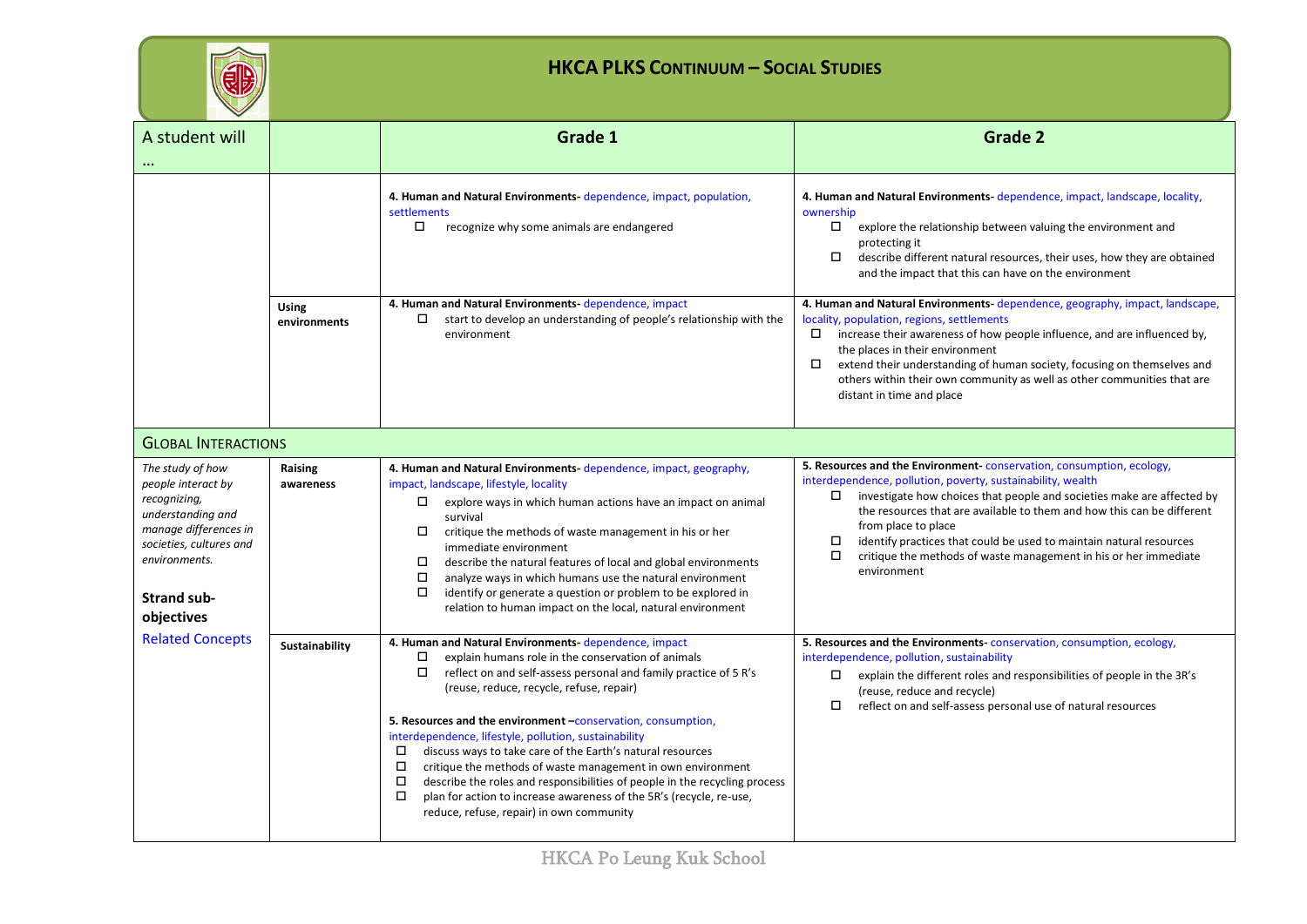

#### **Social Studies Overall Expectations Phase 3** (7-9 years old – grade 3,4)

- o Students will extend their understanding of human society, focusing on themselves and others within their own community as well as other communities that are distant in time and place
- o Students will investigate how and why groups are organized within communities, and the ways in which communities reflect the cultures and customs of their people
- o Students will recognize the interdependency of systems and their function within local and national communities
- $\circ$  Students will increase their awareness of how people influence, and are influenced by, the places in their environment
- o Students will explore the relationship between valuing the environment and protecting it
- o Students will extend their understanding of time, recognizing important events in people's lives, and how the past is recorded and remembered in different ways
- o Students will broaden their understanding of the impact of advances in technology over time, on individuals, society and the environment

**Source:** *IB Primary Years Programme- Social Studies scope and sequence, 2008*

| A student will                                                                                                                             |                                | Grade 3                                                                                                                                                                                                                                                                                                                                                                                        | Grade 4                                                                                                                                                                                                                                                                                                                                 |
|--------------------------------------------------------------------------------------------------------------------------------------------|--------------------------------|------------------------------------------------------------------------------------------------------------------------------------------------------------------------------------------------------------------------------------------------------------------------------------------------------------------------------------------------------------------------------------------------|-----------------------------------------------------------------------------------------------------------------------------------------------------------------------------------------------------------------------------------------------------------------------------------------------------------------------------------------|
| <b>SOCIETY</b>                                                                                                                             |                                | <b>KNOWLEDGE AND UNDERSTANDING</b>                                                                                                                                                                                                                                                                                                                                                             |                                                                                                                                                                                                                                                                                                                                         |
| The study of how and<br>why people create,<br>sustain and develop<br>structures and systems<br>in local, national and<br>global societies. | Organizing<br><b>Societies</b> | 1. Human Systems and Economic Activities communication, conflict,<br>cooperation, employment, freedom<br>investigate how and why groups are organized within<br>□<br>communities, and the ways in which communities reflect the<br>cultures and customs of their people<br>investigate what systems support a city and describe how they<br>work together to support the people living in them | 1. Human Systems and Economic Activities authority, communication, conflict,<br>cooperation, employment, freedom<br>□<br>make connections between different services in the community<br>compare availability of services in at least two different communities<br>□<br>□<br>identify roles and responsibilities within an organization |
| Strand sub-<br>objectives<br><b>Related Concepts</b>                                                                                       | Developing<br><b>Societies</b> | Human Systems and Economic Activities-communication,<br>1.<br>cooperation, employment, freedom<br>□<br>recognize how cities have developed over time and explain<br>some of the reasons for this development                                                                                                                                                                                   | Human Systems and Economic Activities communication, cooperation,<br>11.<br>employment, freedom<br>gather data (for example, survey) in order to identify current and future<br>□<br>needs to support the community                                                                                                                     |
|                                                                                                                                            |                                | 2. Social Organization and Culture-authority, communication, citizenship,<br>diversity, networks, rights, roles<br>o<br>recognize the interdependency of city systems and their<br>function within local and national communities<br>explore how the systems in cities are connected to one another<br>0<br>and how cities and countries are connected                                         | 2. Social Organization and Culture communication, networks, rights, roles<br>apply his or her knowledge to plan services for the local community<br>□<br>□<br>investigate how organizations develop successfully                                                                                                                        |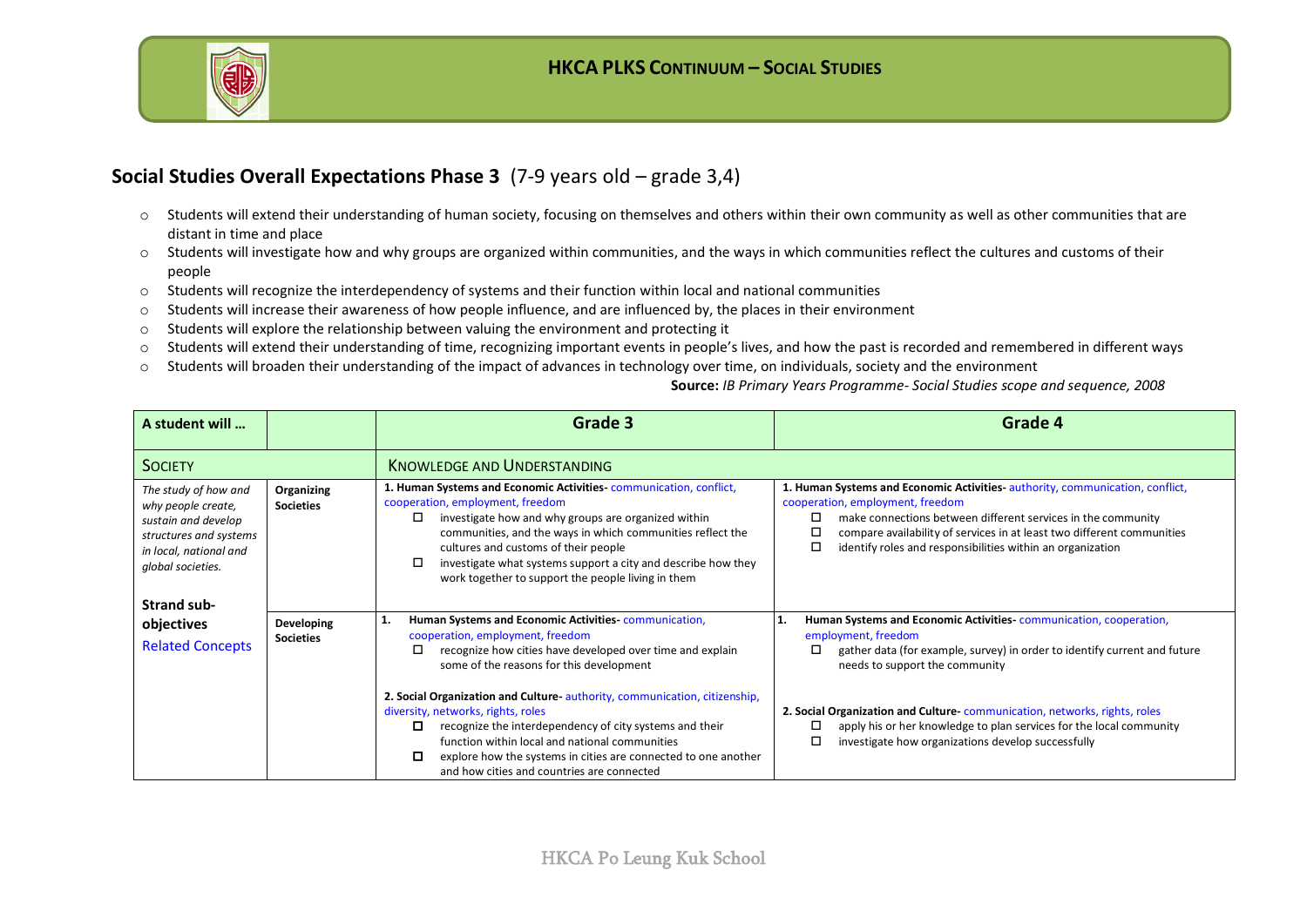|                                                                                                                                                                | <b>HKCA PLKS CONTINUUM - SOCIAL STUDIES</b> |                                                                                                                                                                                                                                                                                                                                                                                                                                                                                                                                                                                                                                                                                                                   |                                                                                                                                                                                                                                                                                                                                                                                                                                                                    |  |
|----------------------------------------------------------------------------------------------------------------------------------------------------------------|---------------------------------------------|-------------------------------------------------------------------------------------------------------------------------------------------------------------------------------------------------------------------------------------------------------------------------------------------------------------------------------------------------------------------------------------------------------------------------------------------------------------------------------------------------------------------------------------------------------------------------------------------------------------------------------------------------------------------------------------------------------------------|--------------------------------------------------------------------------------------------------------------------------------------------------------------------------------------------------------------------------------------------------------------------------------------------------------------------------------------------------------------------------------------------------------------------------------------------------------------------|--|
|                                                                                                                                                                | <b>Individuals in</b><br>society            | 2. Social Organization and Culture authority, communication, citizenship,<br>diversity, networks, rights, roles<br>$\Box$ explore the role of individuals in different city systems that<br>directly affect their lives                                                                                                                                                                                                                                                                                                                                                                                                                                                                                           | 2. Social Organization and Culture-authority, communication, citizenship, conflict,<br>diversity, networks, rights, roles<br>$\Box$ extend their understanding of how and why groups are organized within<br>communities, and how participation within groups involves both rights and<br>responsibilities                                                                                                                                                         |  |
| <b>CULTURE</b>                                                                                                                                                 |                                             |                                                                                                                                                                                                                                                                                                                                                                                                                                                                                                                                                                                                                                                                                                                   |                                                                                                                                                                                                                                                                                                                                                                                                                                                                    |  |
| The study of people,<br>communities,<br>relationships between<br>people and their<br>attitudes.<br><b>Strand sub-</b><br>objectives<br><b>Related Concepts</b> | <b>Changing cultures</b>                    | 3. Continuity and Change Through Time - chronology, discovery, history,<br>innovation, progress<br>$\Box$ extend the understanding of time, recognizing important events<br>in people's lives, and how the past is recorded and remembered<br>in different ways<br>$\Box$ compare and contrast similar aspects of modern and ancient<br>civilizations and the way that they have changed over time<br>investigate how people learn about the past and consider the<br>$\Box$<br>different kinds of sources and their accuracy<br>compare and contrast similar aspects of modern and ancient<br>$\Box$<br>civilizations, why they have changed over time and what this<br>can tell us about that place or cultures | 3. Continuity and Change Through Time - chronology, conflict, discovery, history,<br>innovation, progress, revolution<br>$\Box$ consolidate their understanding of time, recognizing how ideas and actions<br>of people in the past have changed the lives of others, and appreciating how<br>the past is recorded and remembered in different ways<br>recall some of the reasons that people and organizations have had for<br>$\Box$<br>creating positive change |  |
|                                                                                                                                                                | Understanding<br>cultures                   | 3. Continuity and Change Through Time - chronology, discovery, history,<br>innovation, progress<br>$\Box$ compare and contrast similar aspects of modern and ancient<br>civilizations, why they have changed over time and what this<br>can tell us about that place or cultures                                                                                                                                                                                                                                                                                                                                                                                                                                  | 3. Continuity and Change Through Time - conflict<br>describe challenges in life that people face and how they deal with this in<br>$\Box$<br>various ways                                                                                                                                                                                                                                                                                                          |  |
|                                                                                                                                                                | Influencing<br>cultures                     | 3. Continuity and Change Through Time - chronology, discovery, history,<br>innovation, progress<br>$\Box$ outline how past civilizations have influenced life today using<br>examples                                                                                                                                                                                                                                                                                                                                                                                                                                                                                                                             | Social Organization and Culture-communication, diversity, identity<br>1.<br>$\Box$ identify and describe role models in the society that made a difference in<br>people's lives<br>$\Box$<br>identify a need for action within the local or global community and plan to<br>take action                                                                                                                                                                            |  |
| ENVIRONMENT                                                                                                                                                    |                                             |                                                                                                                                                                                                                                                                                                                                                                                                                                                                                                                                                                                                                                                                                                                   |                                                                                                                                                                                                                                                                                                                                                                                                                                                                    |  |
| The study of human<br>needs, experience and<br>behavior in relation to<br>physical, economic and<br>social environments.                                       | Systems in<br>environments                  | 4. Human and Natural Environments-amenities, borders, dependence,<br>population, regions, settlements<br>explain the difference and the connections between urban and<br>$\Box$<br>rural areas                                                                                                                                                                                                                                                                                                                                                                                                                                                                                                                    | Human Systems and Economic Activities-authority, communication, conflict,<br>1.<br>cooperation, employment, freedom<br>$\square$ understand the interdependency of systems and their function within local<br>and national communities<br>$\Box$<br>identify the services and the users of these services in the local community<br>3. Continuity and Change Through Time - chronology, discovery, exploration, history,                                           |  |
| <b>Strand sub-</b><br>objectives                                                                                                                               |                                             |                                                                                                                                                                                                                                                                                                                                                                                                                                                                                                                                                                                                                                                                                                                   | innovation, progress<br>$\Box$ describe human discoveries about the universe                                                                                                                                                                                                                                                                                                                                                                                       |  |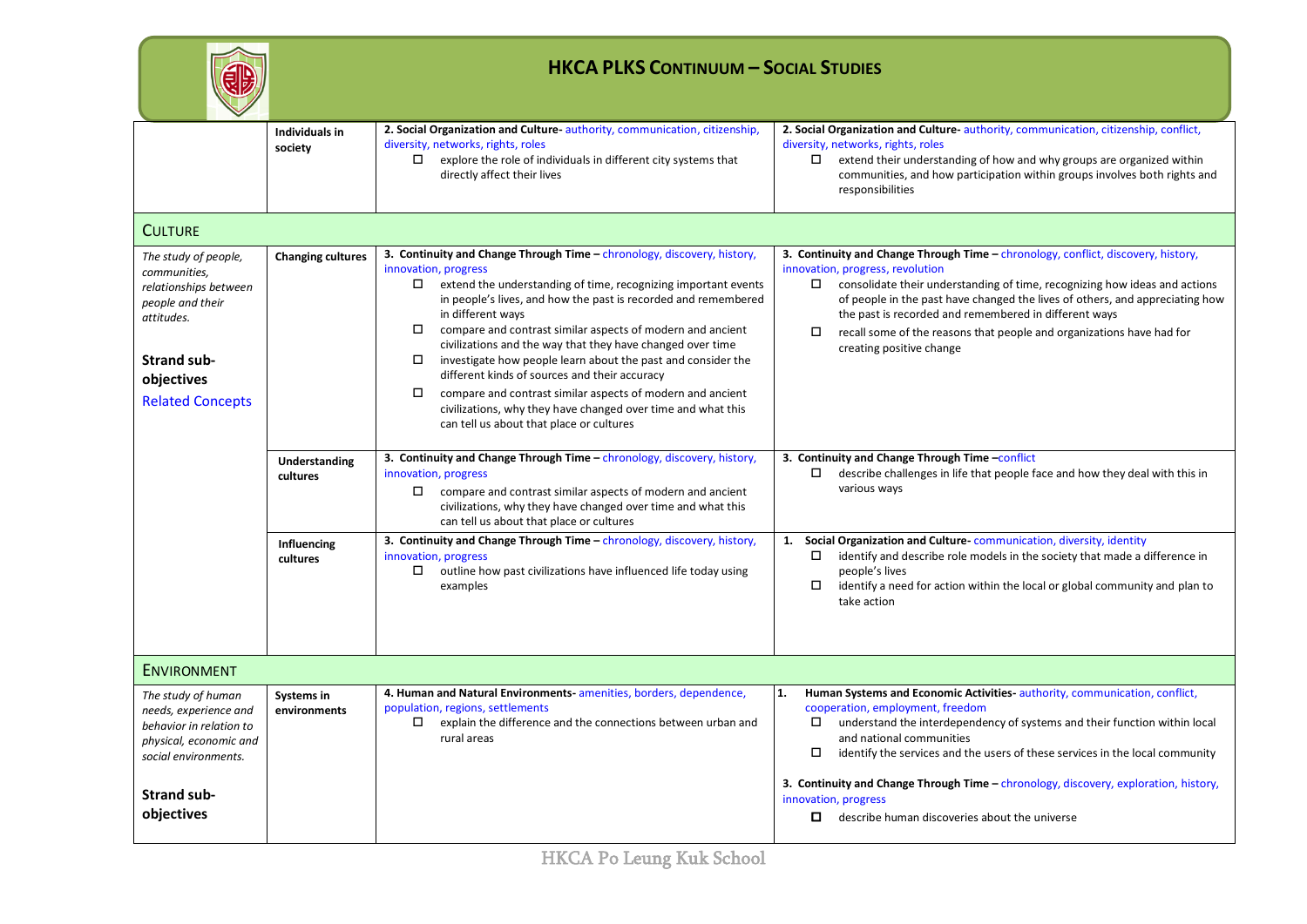|                                                                                                                                                  | <b>HKCA PLKS CONTINUUM - SOCIAL STUDIES</b> |                                                                                                                                                                                                                                                                                                                                                                                                                                                                                         |                                                                                                                                                                                                                                                                                                                                                                 |  |
|--------------------------------------------------------------------------------------------------------------------------------------------------|---------------------------------------------|-----------------------------------------------------------------------------------------------------------------------------------------------------------------------------------------------------------------------------------------------------------------------------------------------------------------------------------------------------------------------------------------------------------------------------------------------------------------------------------------|-----------------------------------------------------------------------------------------------------------------------------------------------------------------------------------------------------------------------------------------------------------------------------------------------------------------------------------------------------------------|--|
| <b>Related Concepts</b>                                                                                                                          | Impacting<br>environments                   | 3. Continuity and Change Through Time - history, innovation, progress,<br>revolution<br>□<br>broaden their understanding of the impact of advances in<br>technology over time, on individuals, society and the<br>environment<br>4. Human and Natural Environments-dependence, impact, population,<br>settlements<br>describe how human activities impact the environment and<br>$\Box$<br>investigate some of the things that they can do to reduce their<br>impact on the environment | 3. Continuity and Change Through Time - chronology, discovery, history, innovation,<br>progress<br>$\Box$<br>investigate the impact of exploration of the universe on people in the past,<br>present and future<br>□<br>analyse how available technology influences people's abilities to navigate                                                              |  |
|                                                                                                                                                  | <b>Using</b><br>environments                | 5. Resources and the Environment conservation, consumption, ecology,<br>interdependence, pollution, poverty, sustainability, wealth<br>outline how people use resources<br>$\Box$                                                                                                                                                                                                                                                                                                       | 4. Human and Natural Environments dependence<br>demonstrate understanding of methods of navigation (i.e. stars, compasses,<br>$\Box$<br>satellites)                                                                                                                                                                                                             |  |
| <b>GLOBAL INTERACTIONS</b>                                                                                                                       |                                             |                                                                                                                                                                                                                                                                                                                                                                                                                                                                                         |                                                                                                                                                                                                                                                                                                                                                                 |  |
| The study of how<br>people interact by<br>recognizing,<br>understanding and<br>manage differences in<br>societies, cultures and<br>environments. | Raising<br>awareness                        | 4. Human and Natural Environments-dependence, impact<br>increase their awareness of how people influence, and are<br>$\Box$<br>influenced by, the places in their environment<br>extend their understanding of human society, focusing on<br>□<br>themselves and others within their own community as well as<br>other communities that are distant in time and place                                                                                                                   | 3. Continuity and Change Through Time - chronology, discovery, history, innovation,<br>progress<br>$\Box$<br>identify reasons why people feel compelled to explore the unknown<br>4. Human and Natural Environments-dependence, impact<br>increase their awareness of how people influence, and are influenced by,<br>$\Box$<br>the places in their environment |  |
| <b>Strand sub-</b><br>objectives<br><b>Related Concepts</b>                                                                                      | Sustainability                              | 4. Human and Natural Environments-dependence, impact<br>$\Box$<br>explore the relationship between valuing the environment and<br>protecting it                                                                                                                                                                                                                                                                                                                                         | 5. Resources and the Environments-interdependence, pollution, sustainability<br>explore the interdependence relationship between people and the universe<br>□<br>□<br>develop an action plan to protect the universe                                                                                                                                            |  |

#### **Social Studies Overall Expectations Phase 4** (9-12 years old – grade 5)

- o Students will recognize different aspects of human society, focusing on themselves and others within their own community as well as groups of people that are distant in time and place
- o Students will extend their understanding of how and why groups are organized within communities, and how participation within groups involves both rights and responsibilities
- o Students will understand the interdependency of systems and their function within local and national communities
- o Students will gain an appreciation of how cultural groups may vary in their customs and practices but reflect similar purposes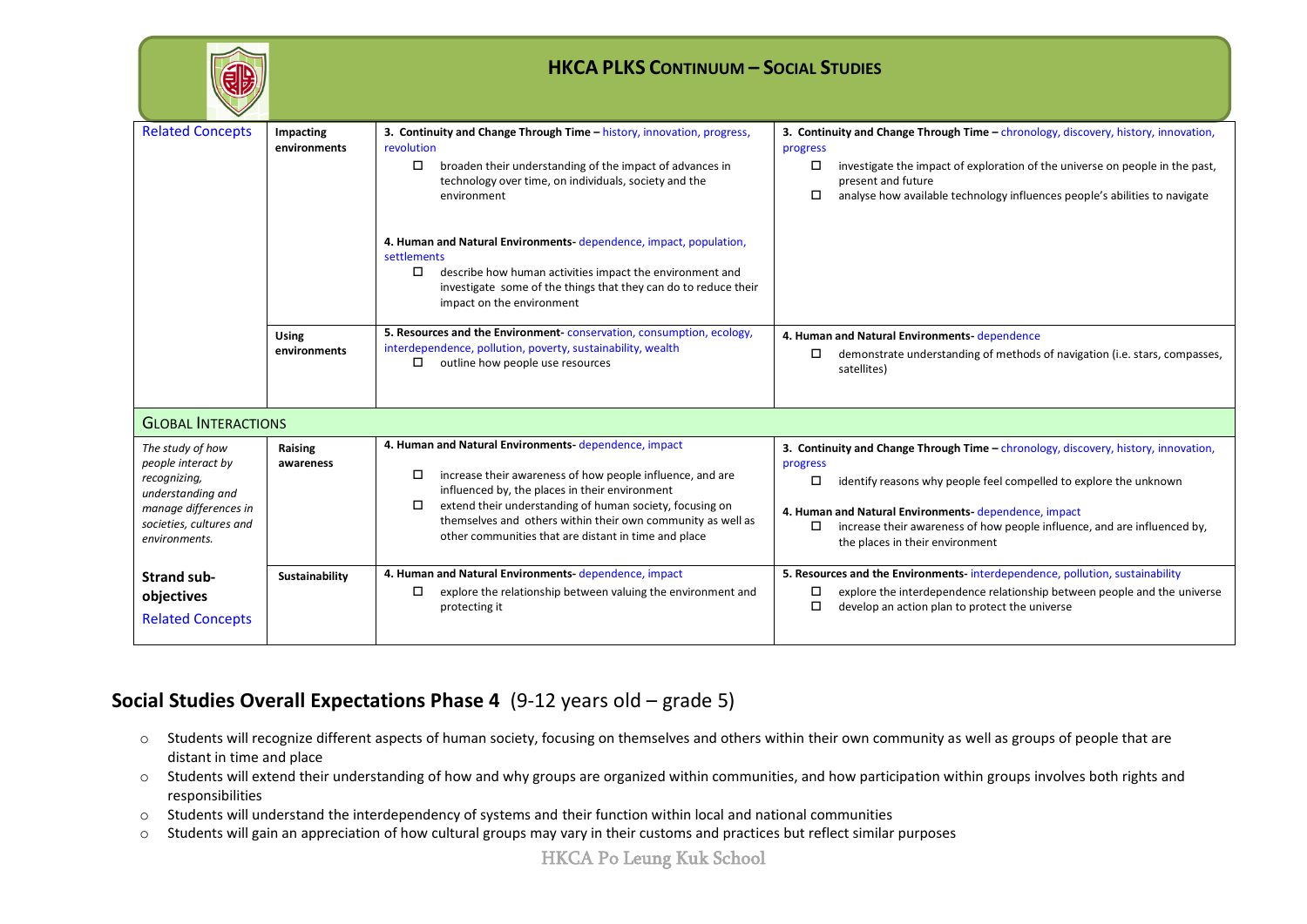

- o Students will deepen their awareness of how people influence, and are influenced by, places in the environment
- $\circ$  Students will realize the significance of developing a sense of belonging and stewardship towards the environment, valuing and caring for it, in the interests of themselves and future generations
- o Students will consolidate their understanding of time, recognizing how ideas and actions of people in the past have changed the lives of others, and appreciating how the past is recorded and remembered in different ways
- o Students will gain an understanding of how and why people manage resources
- o Students will understand the impact of technological advances on their own lives, on society and on the world, and will reflect on the need to make responsible decisions concerning the use of technologies.

**Source:** *IB Primary Years Programme- Social Studies scope and sequence, 2008*

| A student will                                                                                                                             |                                | <b>Grade 5</b>                                                                                                                                                                                                                                                       |  |  |
|--------------------------------------------------------------------------------------------------------------------------------------------|--------------------------------|----------------------------------------------------------------------------------------------------------------------------------------------------------------------------------------------------------------------------------------------------------------------|--|--|
| The study of how and<br>why people create,<br>sustain and develop<br>structures and systems<br>in local, national and<br>global societies. | Organizing<br><b>Societies</b> | 1. Human Systems and Economic Activities-communication, conflict, cooperation,<br>employment, freedom<br>investigate how and why groups are organized within communities, and the ways<br>□<br>in which communities reflect the cultures and customs of their people |  |  |
| <b>Strand sub-</b>                                                                                                                         |                                |                                                                                                                                                                                                                                                                      |  |  |
| objectives                                                                                                                                 | Developing<br><b>Societies</b> | 3. Continuity and Change Through Time - chronology, discovery, history, innovation,<br>progress, revolution                                                                                                                                                          |  |  |
| <b>Related Concepts</b>                                                                                                                    |                                | □<br>describe the connection between human needs and wants, and technological<br>development                                                                                                                                                                         |  |  |
|                                                                                                                                            |                                | □<br>explain the relevance of various inventions in relation to the time<br>period in which they were developed                                                                                                                                                      |  |  |
|                                                                                                                                            |                                | □<br>predict societal and technological changes in the future                                                                                                                                                                                                        |  |  |
|                                                                                                                                            | Individuals in<br>society      | 2. Social Organization and Culture-communication, conflict, diversity, networks, rights, roles<br>practise techniques of mediation and negotiation within the class and/or school<br>□<br>community                                                                  |  |  |
|                                                                                                                                            |                                | reflect on his or her own strategies in dealing with situations of personal conflict<br>□<br>□<br>reflect on the role of technology in his or her own life                                                                                                           |  |  |
| The study of people,<br>communities,                                                                                                       | <b>Changing cultures</b>       | 3. Continuity and Change Through Time - chronology, discovery, history, innovation,<br>progress, revolution                                                                                                                                                          |  |  |
| relationships between<br>people and their                                                                                                  |                                | П<br>describe how exploration brings change to people and places                                                                                                                                                                                                     |  |  |
| attitudes.                                                                                                                                 | Understanding<br>cultures      | 2.<br>Social Organization and Culture-communication, conflict, diversity, networks, rights,<br>roles                                                                                                                                                                 |  |  |
| <b>Strand sub-</b>                                                                                                                         |                                | о<br>document examples of conflict (local and global) and identify the causes and<br>consequences                                                                                                                                                                    |  |  |
| objectives                                                                                                                                 |                                | evaluate effectiveness of real-life conflict management (for example, research and<br>о<br>analyse a global conflict situation)                                                                                                                                      |  |  |

HKCA Po Leung Kuk School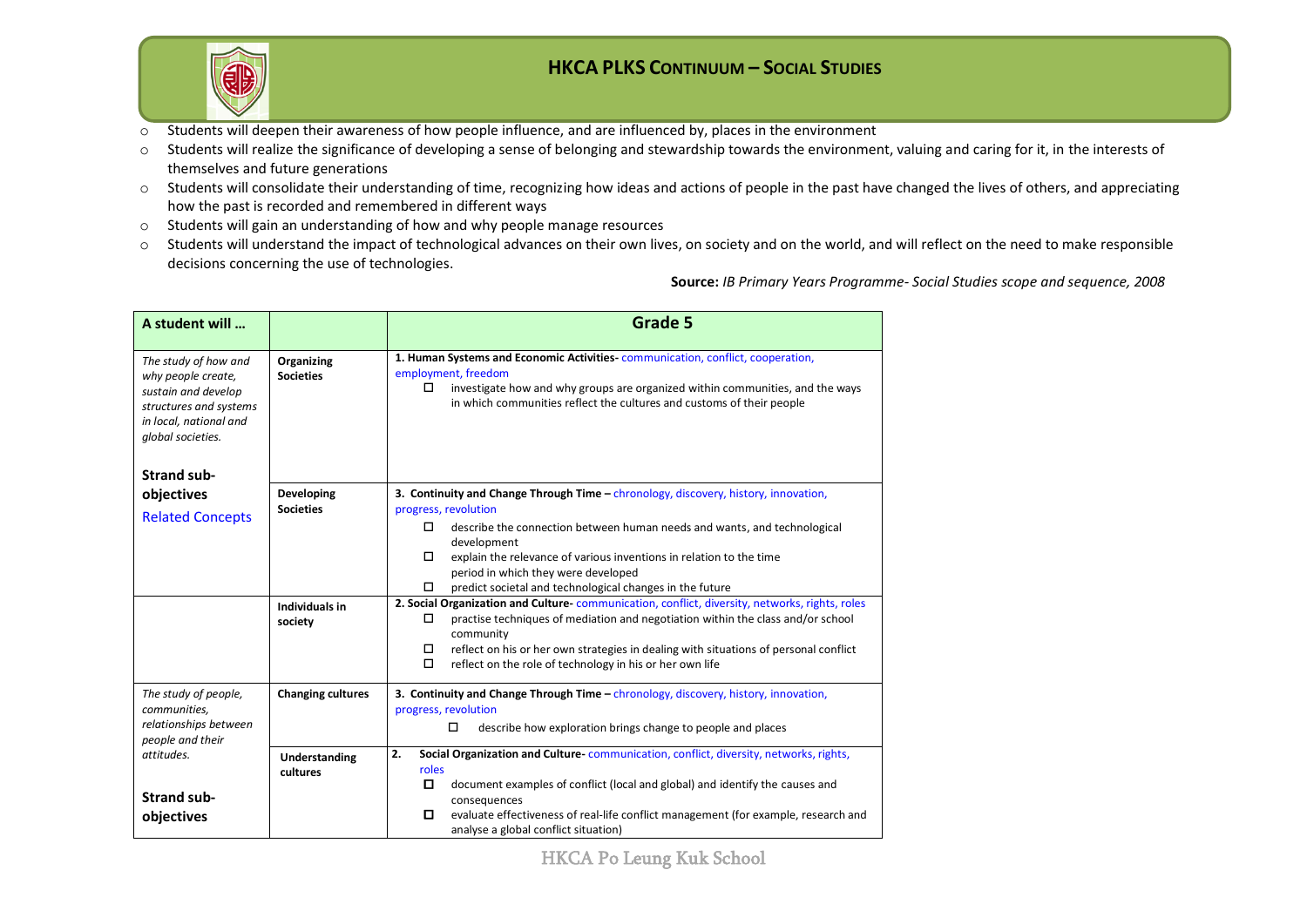|                                                                                                                                                                                                                 |                              | <b>HKCA PLKS CONTINUUM - SOCIAL STUDIES</b>                                                                                                                                                                                                                                                                                                                                                                                                                                                                                                                                                                                                                                             |
|-----------------------------------------------------------------------------------------------------------------------------------------------------------------------------------------------------------------|------------------------------|-----------------------------------------------------------------------------------------------------------------------------------------------------------------------------------------------------------------------------------------------------------------------------------------------------------------------------------------------------------------------------------------------------------------------------------------------------------------------------------------------------------------------------------------------------------------------------------------------------------------------------------------------------------------------------------------|
| <b>Related Concepts</b>                                                                                                                                                                                         |                              | deepen understanding of conflict from different perspectives<br>0<br><b>3. Continuity and Change Through Time - chronology, discovery, history, innovation,</b><br>progress, revolution<br>explain some of the reasons for exploration<br>3.<br>4.<br>recognise some of the different perspectives that different groups could have on<br>the effects of exploration                                                                                                                                                                                                                                                                                                                    |
|                                                                                                                                                                                                                 | Influencing<br>cultures      | 2. Social Organization and Culture- diversity, family, identity, networks, prejudice, religion,<br>rights, roles<br>0<br>deepen their awareness of how people influence, and are influenced by, places in<br>the environment<br>$\Box$<br>investigate effective ways how people live and work together in the society                                                                                                                                                                                                                                                                                                                                                                   |
| The study of human<br>needs, experience and<br>behavior in relation to<br>physical, economic and<br>social environments.                                                                                        | Systems in<br>environments   | 3. Continuity and Change Through Time -discovery, innovation, progress, revolution<br>□<br>analyse information about technological advances and systems<br>0<br>analyse how available technology influences people's abilities to<br>navigate                                                                                                                                                                                                                                                                                                                                                                                                                                           |
| <b>Strand sub-</b><br>objectives<br><b>Related Concepts</b>                                                                                                                                                     | Impacting<br>environments    | 3. Continuity and Change Through Time - discovery, history, innovation, progress, revolution<br>□<br>identify and describe examples in which technology has changed the lives of people<br>0<br>investigate the impact of exploration on people in the past, present and future                                                                                                                                                                                                                                                                                                                                                                                                         |
|                                                                                                                                                                                                                 | <b>Using</b><br>environments |                                                                                                                                                                                                                                                                                                                                                                                                                                                                                                                                                                                                                                                                                         |
| The study of how<br>people interact by<br>recognizing,<br>understanding and<br>manage differences in<br>societies, cultures and<br>environments.<br><b>Strand sub-</b><br>objectives<br><b>Related Concepts</b> | <b>Raising awareness</b>     | 2. Social Organization and Culture- diversity, family, identity, networks, prejudice, religion,<br>rights, roles<br>0<br>gain an appreciation of how cultural groups may vary in their customs and practices<br>but reflect similar purposes<br><b>3. Continuity and Change Through Time - chronology, discovery, history, innovation,</b><br>progress<br>□<br>identify reasons why people feel compelled to explore the unknown<br>4. Human and Natural Environments dependence, impact<br>realize the significance of developing a sense of belonging and stewardship towards<br>the environment, valuing and caring for it, in the interests of themselves and future<br>generations |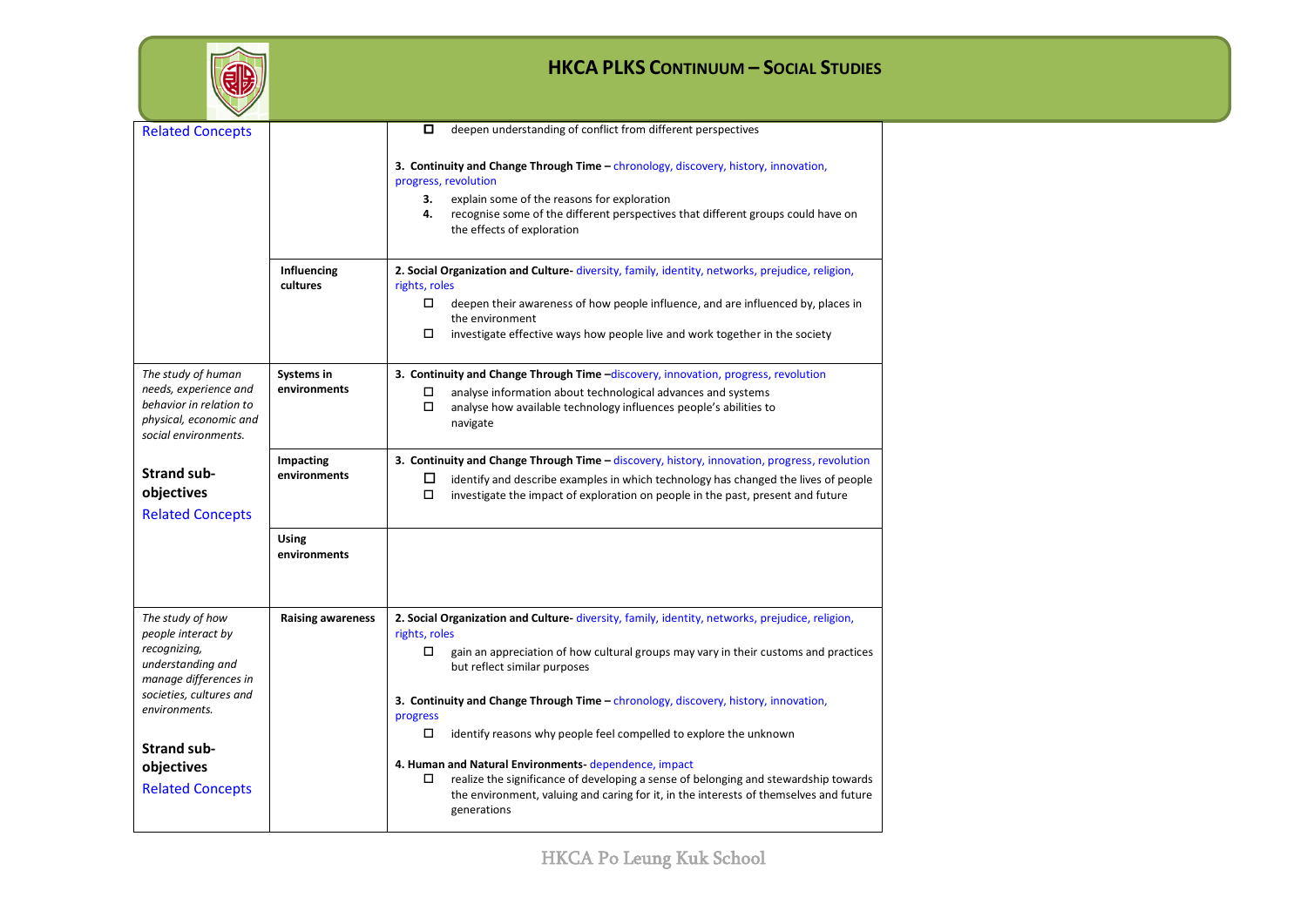|                | <b>HKCA PLKS CONTINUUM - SOCIAL STUDIES</b>                                                                             |  |
|----------------|-------------------------------------------------------------------------------------------------------------------------|--|
| Sustainability | 4. Human and Natural Environments-dependence, impact<br>examine the impact of particular technologies on sustainability |  |

# **Social Studies Key Concepts**

| Form:                 | The recognizable features of individuals, groups,        | <b>Connection:</b>           | The interactions that affect humans and the environment; the ways in    |
|-----------------------|----------------------------------------------------------|------------------------------|-------------------------------------------------------------------------|
| What is it like?      | historical periods and environments.                     | How is it connected to other | which our past, present and future are all connected.                   |
|                       |                                                          | things?                      |                                                                         |
| <b>Function:</b>      | The workings of the events, systems and relationships in | <b>Perspective:</b>          | The ways in which humans connect knowledge and experience that lead to  |
| How does it           | societies and the natural world.                         | What are the points of view? | diverse understanding.                                                  |
| work?                 |                                                          |                              |                                                                         |
|                       |                                                          |                              |                                                                         |
| <b>Causation:</b>     | The causes and effects of human and natural events.      | <b>Responsibility:</b>       | People's individual and collective responsibility towards               |
| Why is it like it is? |                                                          | What is our responsibility?  | themselves, groups and the environment.                                 |
|                       |                                                          |                              |                                                                         |
| Change:               | The nature of human, societal and environmental change   | <b>Reflection:</b>           | The learning from this inquiry, and ways in which the learner can apply |
| How is it             | over time.                                               | How do we know?              | their new understanding.                                                |
| changing?             |                                                          |                              |                                                                         |
|                       |                                                          |                              |                                                                         |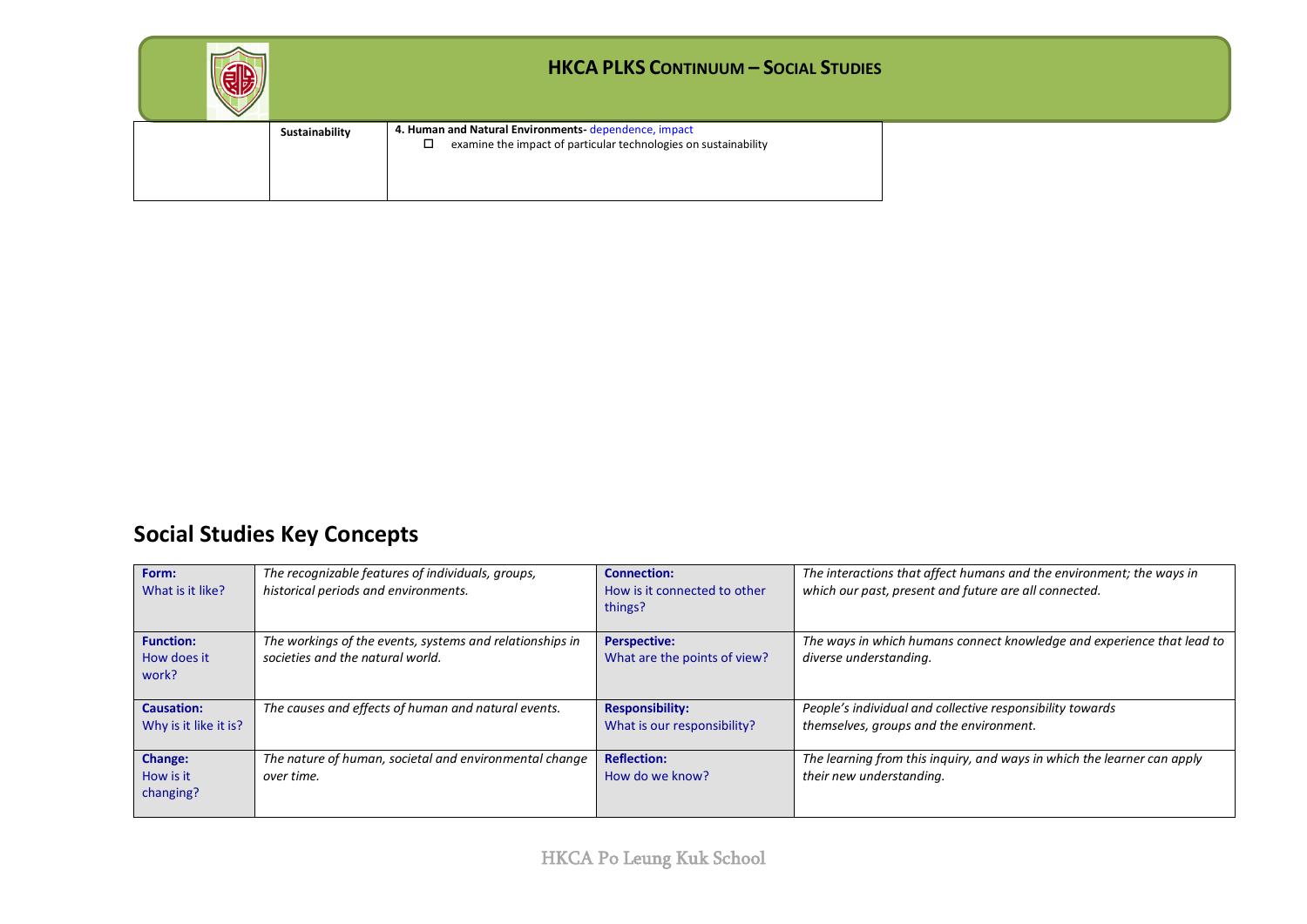

| $\checkmark$            |                                                                                                                                                                |                                                                                                                                                                                                                             |                                                                                                                                                                                                                                                          |                                                                                                                                                                                                                                                             |
|-------------------------|----------------------------------------------------------------------------------------------------------------------------------------------------------------|-----------------------------------------------------------------------------------------------------------------------------------------------------------------------------------------------------------------------------|----------------------------------------------------------------------------------------------------------------------------------------------------------------------------------------------------------------------------------------------------------|-------------------------------------------------------------------------------------------------------------------------------------------------------------------------------------------------------------------------------------------------------------|
| <b>Strand</b>           | 1. Human Systems and<br><b>Economic Activities</b>                                                                                                             | 2. Social Organization and Culture                                                                                                                                                                                          | 3. Continuity and Change Through<br>Time                                                                                                                                                                                                                 | 4. Human and Natural Environments                                                                                                                                                                                                                           |
| <b>Description</b>      | The study of people,<br>communities, cultures and<br>societies; the ways in which<br>individuals, groups and societies<br>interact with each other.            | The study of the relationships between<br>people and events through time; the<br>past, its influences on the present and<br>its implications for the future; people<br>who have shaped the future through<br>their actions. | The study of the distinctive features<br>that give a place its identity; how<br>people adapt to and alter their<br>environment; how people experience<br>and represent<br>place; the impact of natural disasters<br>on people and the built environment. | The interaction between people and the<br>environment; the study of how humans<br>allocate and manage resources; the positive<br>and negative effects of this management; the<br>impact of scientific and technological<br>developments on the environment. |
| <b>Related Concepts</b> | artifacts, authority, citizenship,<br>communication, conflict,<br>diversity, family, identity,<br>networks, prejudice, religion,<br>rights, roles, traditions. | chronology, civilizations, conflict,<br>discovery, exploration, history,<br>innovation, migration, progress,<br>revolution.                                                                                                 | amenities, borders (natural, social and<br>political), dependence, geography,<br>impact, landscape, locality, ownership,<br>population,<br>regions, settlements.                                                                                         | conservation, consumption, distribution,<br>ecology, energy,<br>interdependence, pollution, poverty,<br>sustainability, wealth.                                                                                                                             |

**Adapted from:** *Making the PYP happen: A curriculum framework for international primary education p103-111; 2008*

|                                                                                         | <b>Phase 2</b>                                                                                                                                                           | Phase 3                                                                                                                                                            | Phase 4                                                                                                                      |
|-----------------------------------------------------------------------------------------|--------------------------------------------------------------------------------------------------------------------------------------------------------------------------|--------------------------------------------------------------------------------------------------------------------------------------------------------------------|------------------------------------------------------------------------------------------------------------------------------|
|                                                                                         | Grade 1-2                                                                                                                                                                | Grade 3-4                                                                                                                                                          | Grade 5                                                                                                                      |
| <b>Formulate and ask questions about</b><br>the past, the future, places and<br>society | Students will ask questions to<br>extend understanding of how<br>others have constructed or<br>represented the past, the human<br>and natural environment and<br>society | Students will formulate questions<br>and identify problems that will<br>enable them to make links between<br>prior learning, new situations and<br>further actions | Students will formulate questions<br>that promote the transfer of<br>knowledge and make connections<br>across their learning |